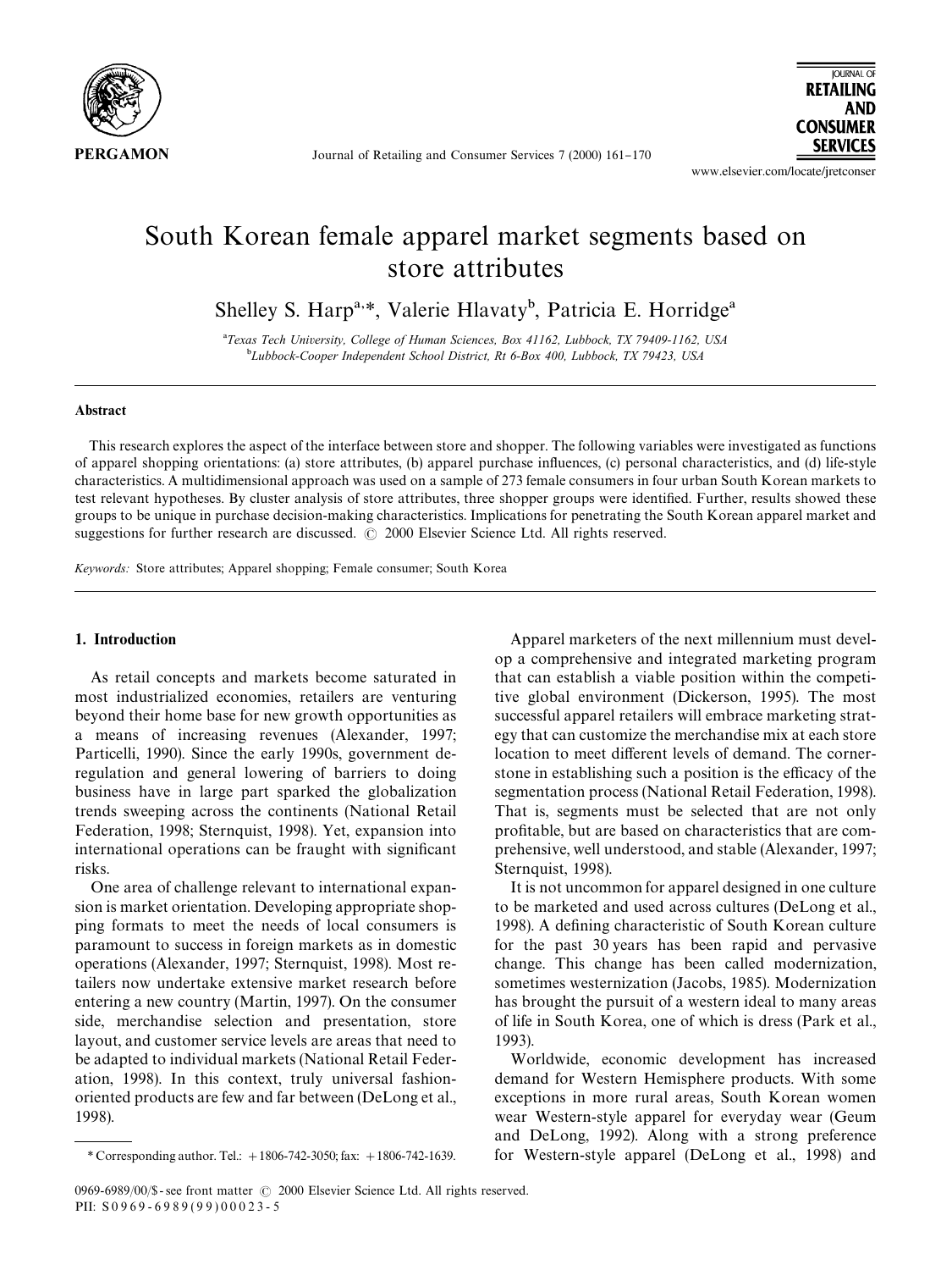as the world's 14th largest economy, South Korea offers potential opportunities to fashion-oriented textile and apparel manufacturers and retailers considering entering into or expanding international ventures (Organisation for Economic Cooperation and Development, 1997).

This study explores the aspect of the interface between store and shopper with South Korean female apparel shoppers. The following variables were investigated as functions of shopping orientations: (a) store attributes, (b) apparel purchase criteria (i.e., preference of store type for apparel purchases, money expenditure on apparel products, apparel purchase influences), (c) personal characteristics (i.e., marital status, family income, family size, city of residence, education, and age), and (d) life-style characteristics.

#### 2. Conceptual development

Numerous articles have been directed toward identifying shopping behaviors. Researchers have suggested that shopping is a multidimensional economic, social, and psychological phenomenon that involves the nature of the product, degree of perceived risk inherent in the product class, searching among the offerings of several retailers, level of knowledge or amount of information about alternatives, information acquisition and problem solving, and function of location, product assortment, and store image (Shim and Kotsiopulos, 1992a). Based on these studies, it has been concluded that shopping can be organized for study in terms of determinants and effects. One approach is to describe consumers based on the presence or absence of specific orientations toward shopping (Engel et al., 1995).

In South Korea, the importance of market segmentation has been addressed by marketers and researchers (Hafstrom et al., 1992; Morris and Hallaq, 1994; Walsh, 1996), yet most studies have focused on general life-style patterns (Cho, 1995; Sohn, 1997) and specific apparel items (Cho, 1994; DeLong et al., 1998; Kim, 1995; Lee and Burns, 1993) as opposed to comprehensive appareloriented shopping factors. Thus, additional in-depth consumer research is fertile ground to assist in developing more detailed localized strategies for defining and reaching key South Korean female apparel market segments.

#### *2.1. Shopping orientations*

Research studies have addressed a melange of shopping orientations or typologies (Bellenger and Korgaonkar, 1980; Bellenger et al., 1977; Moschis, 1976; Stephenson and Willett, 1969; Stone, 1954). As a result, a number of consumer retail store choice models have been advanced to explain the patronage process within the economic environment (Bellenger and Moschis, 1982;

Dawson et al., 1990; Laaksonen, 1993; Mason et al., 1983; Spiggle and Sewall, 1987). In these models, the dependent variable, store choice, is modeled as a function of the importance and perception of store attributes, store attitudes, general shopping patterns, buyer demographic and socioeconomic characteristics, situational influences, and retailer/marketing strategies. A common element among these models is that store choice is explained by the saliency attached to each store attribute (Arnold et al., 1996). In the multi-attribute store choice process model proposed by Darden (1980), shopping orientations are viewed as key constructs in store patronage and hypothesized to determine in large measure the salient store attributes, which, in turn, impact patronage behavior of the consumer.

Shopping orientations were first conceptualized by Stone (1954). Consumers were classified into four types of shoppers: economic, personalizing, ethical, and apathetic. Stephenson and Willett (1969) developed a four-way shopper typology for six product categories. Consumers were classified into store-loyal, compulsive and recreational, convenience, and price-bargain shoppers based on shopping processes. Darden and Reynolds (1971) expanded the typologies by identifying life-style profiles. Shopping orientations were further examined in relation to product usage, consumer information usage, in-home and out shopping, life-style and self-concept, store patronage, and socialization effects of work experiences (Darden and Howell, 1987; Lumpkin et al., 1986; Moschis, 1976). Additionally, some researchers focused on profiling characteristics of a particular shopper style rather than grouping consumers (Bellenger and Korgaonkar, 1980; Bellenger et al., 1977; Korgaonkar, 1981). The consensus is that to maximize consumer satisfaction and retail sales, retailers must understand consumers' shopping orientations that are unique in shopping attributes and patronage behavior (Shim and Kotsiopulos, 1993).

The effect of store attributes on consumer decisionmaking has spawned interest in the area of apparel shopping. Previous investigations reveal that apparel shopping is a multidimensional construct (Shim and Kotsiopulos, 1992b). Shopping orientation has been demonstrated to be a predictor to segment consumers into different consumer groups based on critic shopping style (Shim and Kotsiopulos, 1992a). Apparel shopping behavior has been related to the consumer's evaluation of store attributes, preference for a specific retail outlet, and selection of the general retail format (Shim and Drake, 1990).

### *2.2. South Korean market*

A large percentage (72.1%) of the South Korean population live in urban areas. Therefore, the market for most consumer products is concentrated in six major cities (Settle-Murphy, 1994). Approximately one-fourth (9,639,